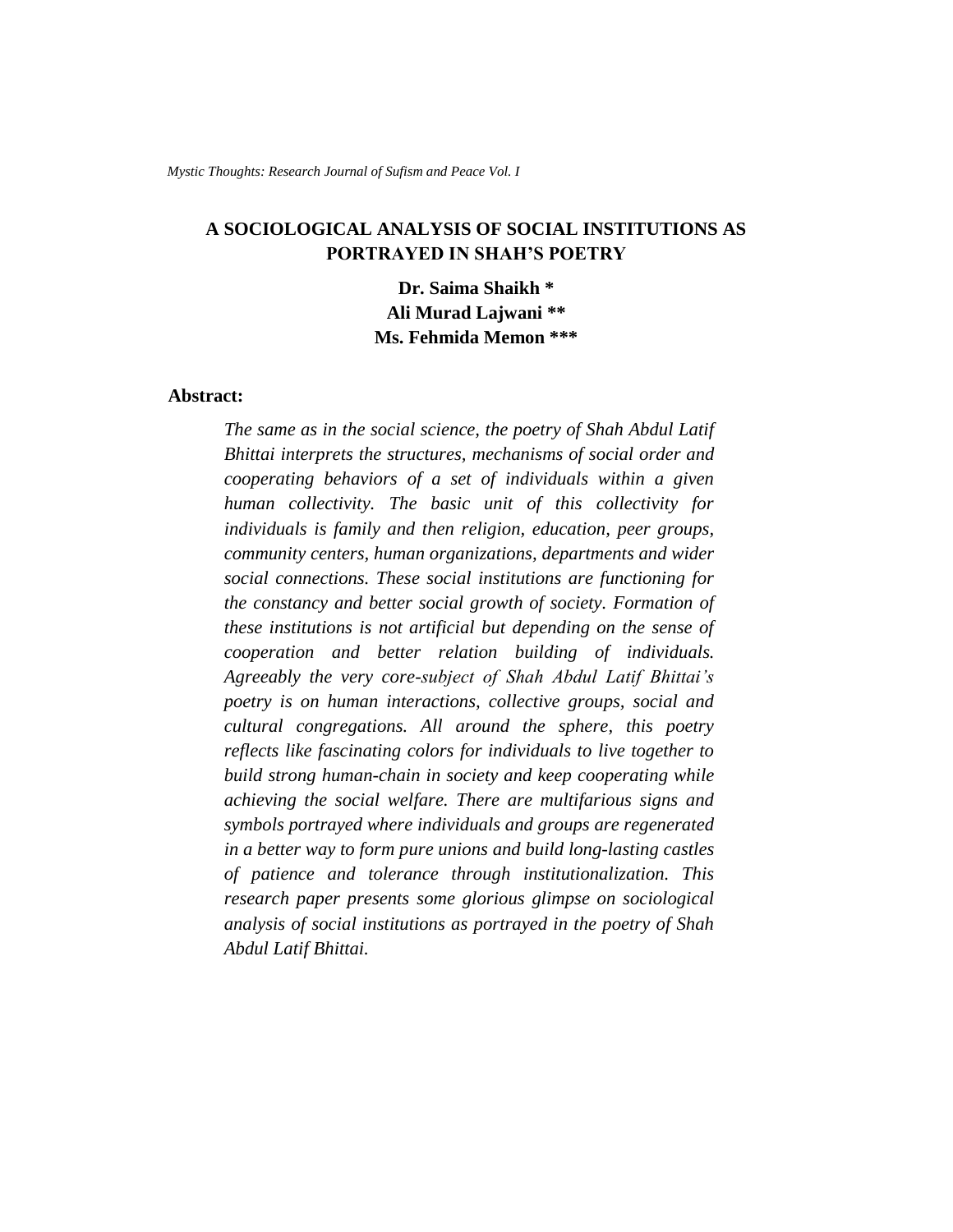**Keywords:** Takia (a place of spiritual visits of Shah Latif), Shah-Jo-Raag (Spiritual-music).

### **1. Introduction:**

It is fundamental characteristic of humans to form social interactions in order to meet the daily social needs. It is one of the social realities that they have natural tendency to formulate societies and accomplish collectively. This making of small groups, livings in small units and then development of societies are an embryonic element of institutional formation. It functions like planting the sense of cooperation and enabling social reality. The social institution is any structure or mechanism of social order which governs the set of positive behaviors of individuals in the society. In this way, the social institutions are identified through societal outputs or cooperative human behaviors. In the perspective of sociology, the social institutions are human organizations, which are established or standardized patterns of rules. If we go for further in its specific types - the social institutions include: family norms, schooling systems, religious practices and other informal social settings in highly developed societies as well as in small town or villages. Karl Marx has viewed in Marxist theory that social institutions serve to maintain the power of dominant class but at the same time it gives equal space to oppressed segments to achieve the goal. The social institutions operate as base for promoting sense of cooperation for people. It starts function from family, to school, religious centers and organizations. It is like social-chain that connects people of different colors, castes and creeds at a single plat-form to make further development. Any individual in the society performs his/her responsibility in a creative way contributing to social change but he/she cannot bring about social change until and unless he/she can be the part of any social institution. Working together in a team formally and informally is one of the examples of social institution. The effective social institutions can bring about social change in society with collective initiatives of people. Also the paradigm of social change is directly proportionate with the level of connectivity and collaborative efforts of people in the social sphere. Bellow is the diagram feature of social institution.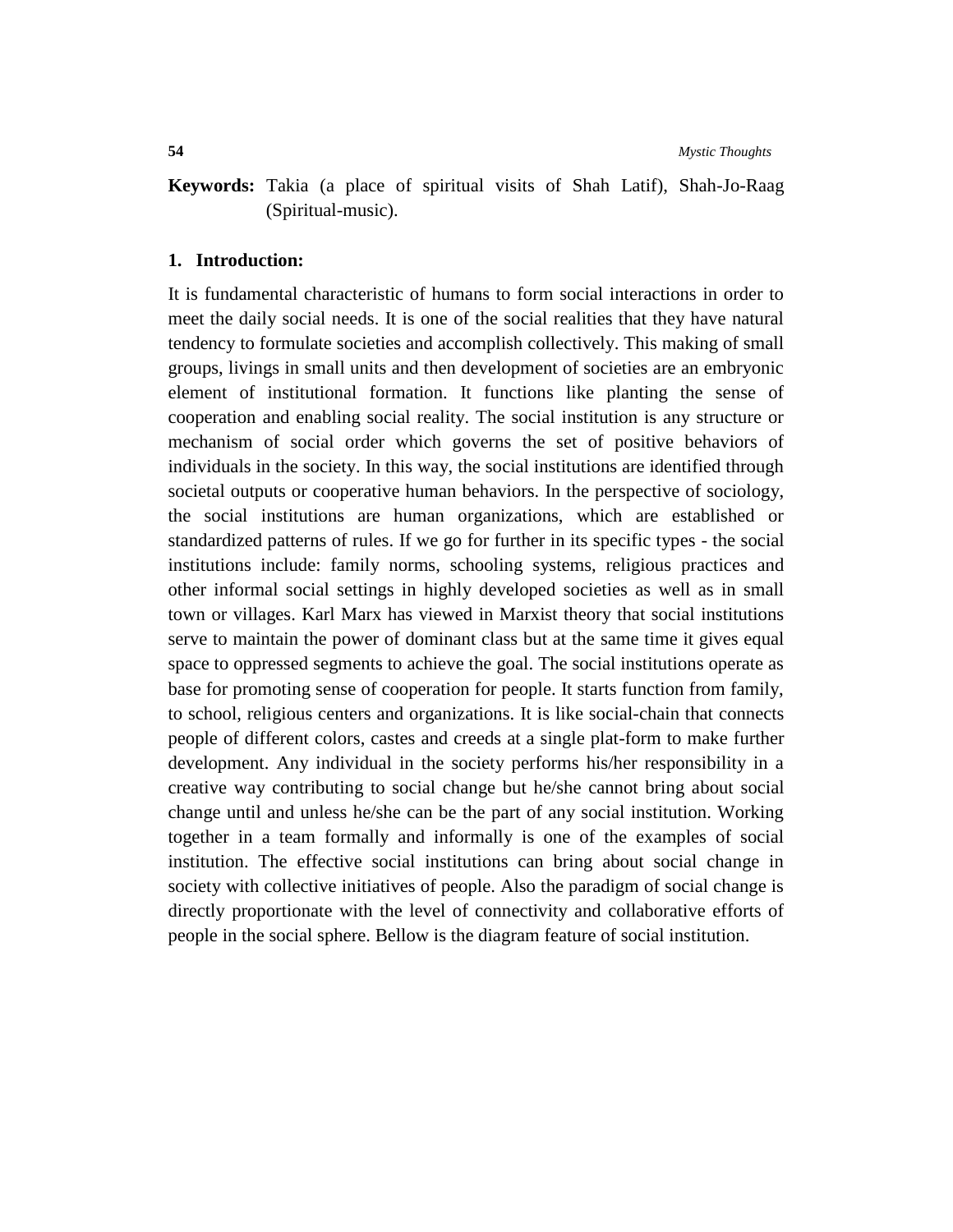

### **Diagram 1:1**

*Diagram Feature of Social Institutions* 

*Source: <https://www.google.com.pk/socialinstituions>*

The poetry of Shah Abdul Latif Bhittai is the subject of human being. It carries a message of coordinated endeavors, patriotism, and other socio-dynamic characteristics. It has a focused theme of universal love for people from different regions belonging to different castes and creeds. The poetic collection is arrangement in the form of aligned verses which is further divided in chapters. Each chapter has profound flavor for the realization of communion with personal inner feelings and outer circumstances. Shah has narrated the concept of institution as interlinked with union of soul that is in-fact a foundation for peace building and accommodating humans widely. He has symbolized the message with birds where they fly together and make strong union to manage day-to-day surviving activities. *He said:*

وڳر ڪيو وتن. پرت نہ ڇنن پاڻ ۾.<br>پسو پکيٽڙن. ماڻھنئان -ميٺ- گھڻو.

*There is great deal for man to learn from the birds that live and move in flocks. They foster love and co-existence among themselves.*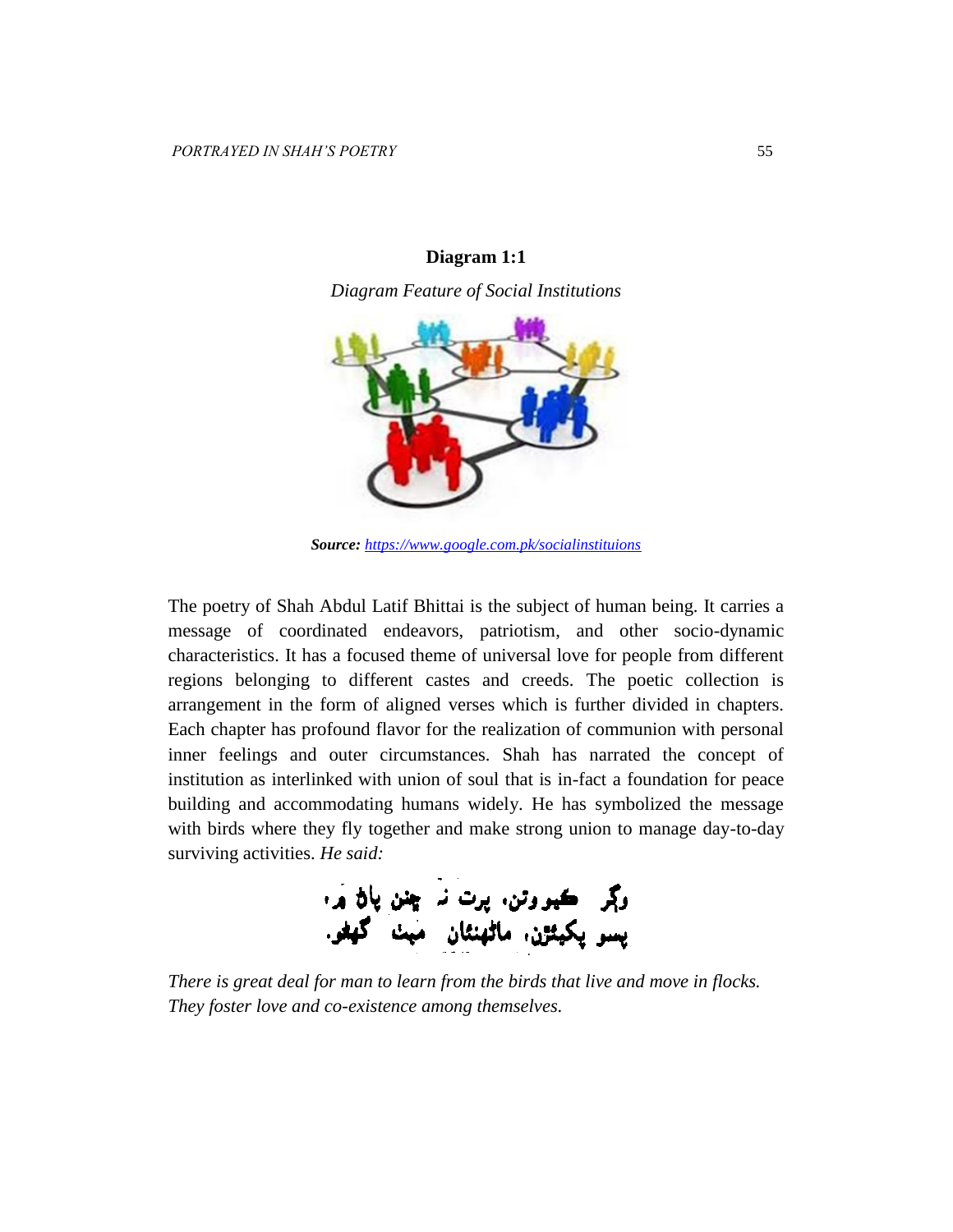The poetry of Shah Abdul Latif Bhittai has presented a flavor of Sindhi folklore, folkways and mores. These folkways and mores are the foundations for creating social thought among the people to hold peace and tolerance in the society. The genuine flavor of the poetry of Shah Latif helps people to come across through the process of socialization and institutionalization. The seven Queens were celebrated throughout Sindh in subject matter of Shah's poetry to build relations and unions while avoiding from the disintegration. The poetry has demonstrated these seven Queens with leading roles towards systematic way of socialization due to their highly dignified social values and good-qualities i.e. honesty, integrity, piety, loyalty, determination, and sense of cooperation. In this way the poetry firmly highlights the reflections and potentials of living together. It gives clear lesson of avoiding from the isolation and loneliness that could be a major threat to social phenomenon. *He says:*

ڌڻ ڌارڻ، ڌاررهڻ ايءِ تا سنگهارن است. كاهي أيندا كلَّدهين. مثي واندٍ وهت. جرِ هاڱو هُولِقي هٿا، تہ پراڍ لاها ۾ ان جو..<br>(سِوڏهر، ١٣-٢٧)

*You lead a life of shepherds and then you wish to live apart from your friends, relations and the fellow-professionals. This is neither proper nor sensible. Once you will have to drive your cattle to the jungle. At that time you will be concerned with the protection of your cattle from the thieves and highwaymen. Because you never know, when they can create trouble for you.*

The learning is a natural phenomenon that intensifies the tendency of every human to explore innovative notions. This journey of learning begins from very early stage and composing of poems is one output of learning. Shah's poetry promotes learning and offers sense of simplicity and hospitality. The poetry creates sense of relation building. Many people enjoy the reading poetry and listening spiritual music (Shah-Jo-Raag) have reflected positive role among the society. Shah has demonstrated very strong ties with people and he has titled them with different names. Each title reflects love and respect. *He said:*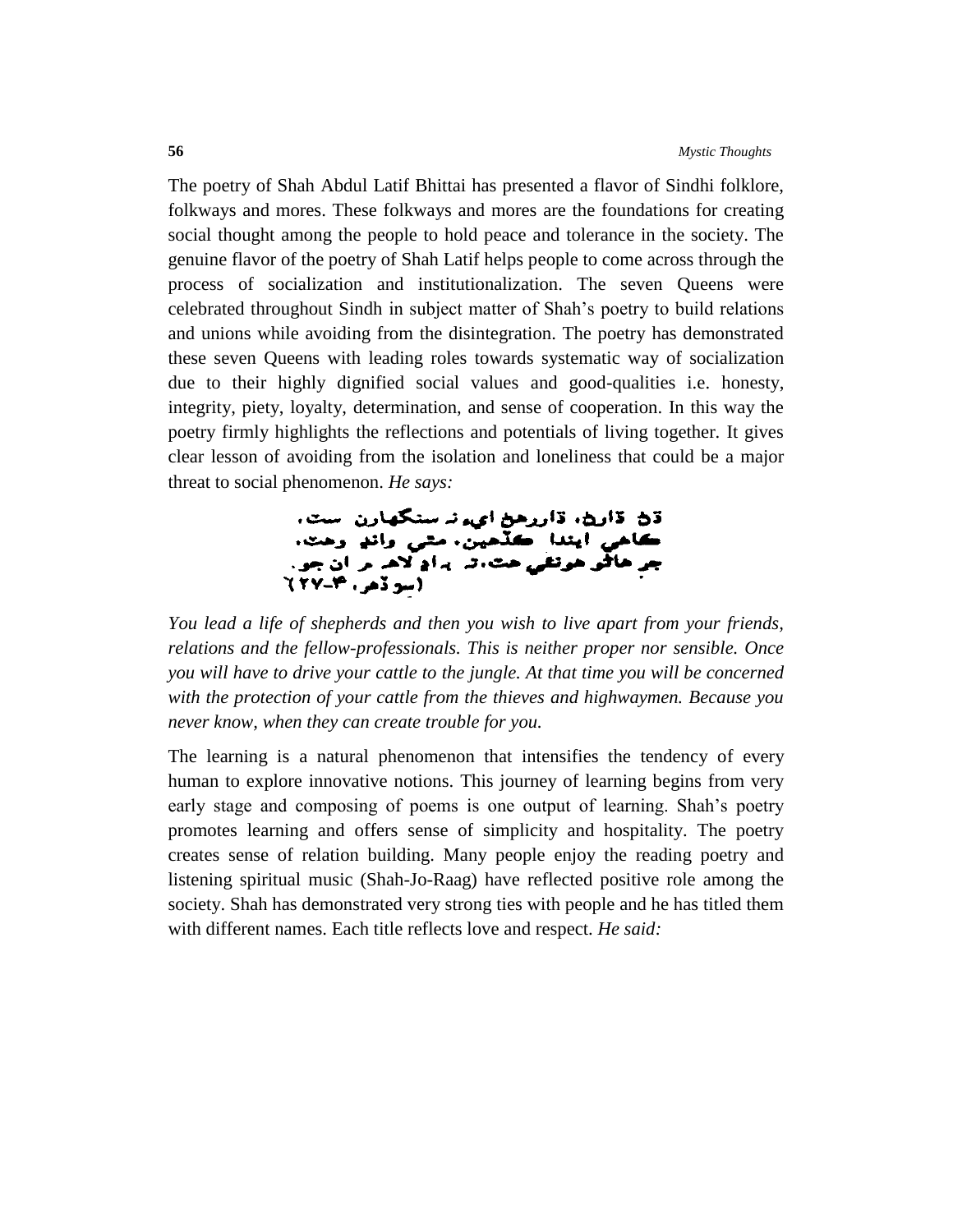ستهي سڻي سيپو امون مارڻ سين ساها، ويلي ساريان سومرا، گولاڙا ۾ گاهي هنئون متهنجو هت ٿيو، هن مٽي ۽ ماها، پکن منجھا پساھ،قالب آهي ڪوٽ ۾ : (سر مارٹی، ۱۲۰۷)

*Marvi says that my soul has firmly attached myself with my dear ones, how can I break this relationship. Oh Umer, the King I always remembers that flower and grass. Physically I am here, but my mind and soul are in my homeland Malir. I remember my native huts and here alas, I find myself confined in a fortress.* 

It is believed that five primary institutions are found among all human groups. These five components are designated as the primary institutions. (1) In determining Kinship; (2) in providing for the legitimate use of power; (3) in regulating the distribution of goods and services; (4) in transmitting knowledge from one generation to the next; and (5) in regulating our relation to the supernatural relation. Basically these five basic institutions are called the family, government, economy, education and religion.

Sociologists operating in terms of the functionalist have provided the clearest explanation of the functions served by social institutions. Apparently there are certain minimum tasks that must be performed in all human groups. Unless these tasks are performed adequately, the group will cease to exist. The groups are different but most of their resemblance is identified with some particular symbols that are basic foundations for institutional development in any society. Shah's poetry optimizes the methods and techniques of recognizing these symbols. *He says:*

> ڪوڙين ڪاپاڻون، تنهن جون لکن لک هزار . جي سڀ ڪنهن جيءِ سين، ادرس:ڌارون ڌارا، پرينز تنهن جا پار، ڪهڙا چئي ڪهڙا چوان.  $(T^2 - 2L)$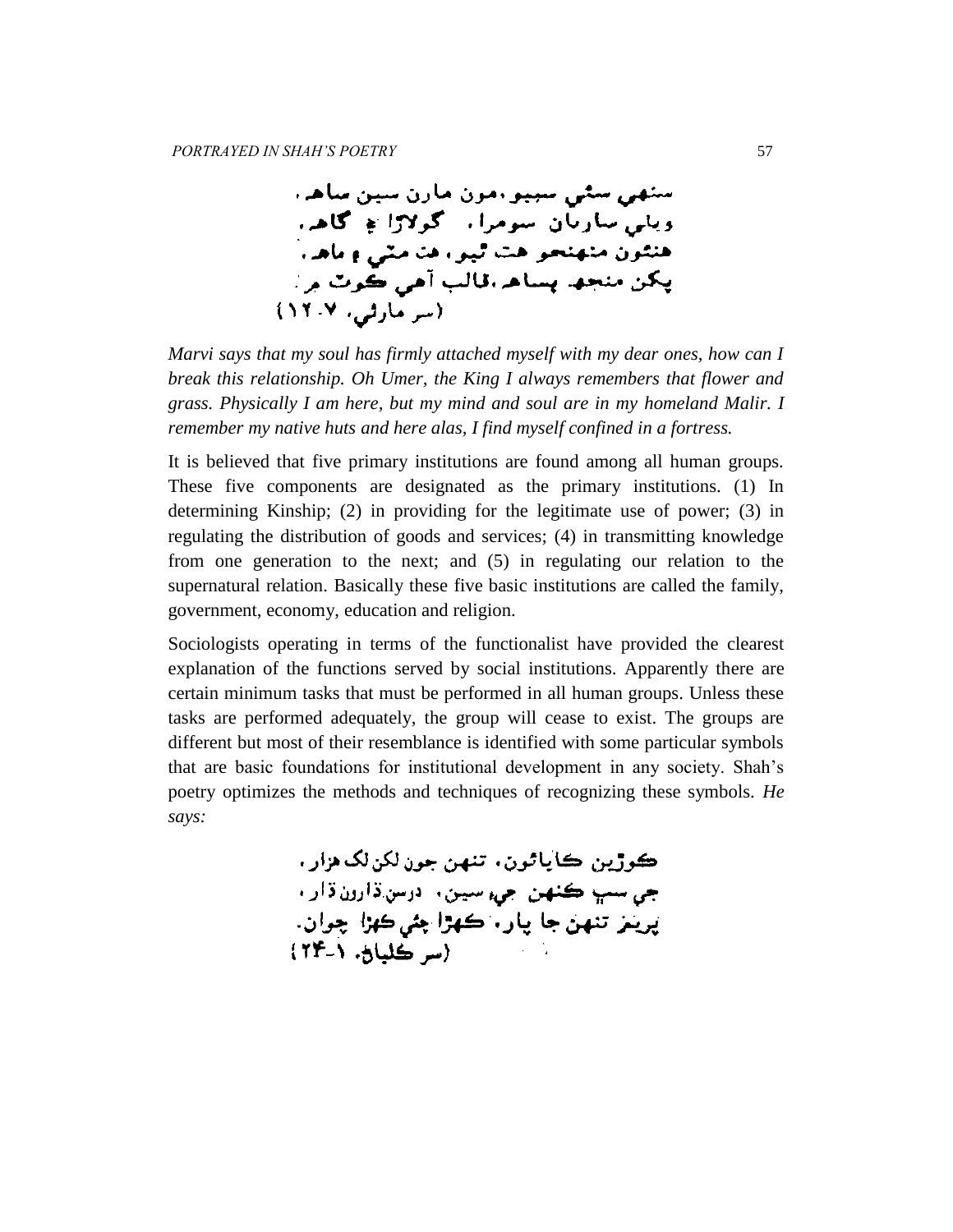*You appear in innumerable forms and shapes, but the same spirit permeates every form, but you reveal yourself in different forms. I do not have the power, my beloved, to describe your various manifestations.*

# **2. Literature Review:**

The literature review introduces conceptual views that are helpful for understanding the dynamics of a social institution. The definition, kinds and functions of social institutions have been discussed while reviewing different pieces of writings.

# **a. What is a Social Institution?**

The term, "social institution" is to refer to complex social forms that reproduce themselves such as the family, human language, schools, universities, hospitals, business corporations, and legal systems. A typical definition is preferred by Jonathan Turner "a complex of positions, roles, norms and values lodged in particular types of social structures and organizing relatively stable patterns of human activity with respect to fundamental problems in producing life-sustaining resources, in reproducing individuals, and in sustaining viable societal structures within a given environment". (Turner, Jonathan  $1997:6$ )<sup>1</sup>. Anthony Giddens says "Institutions by definition are the more enduring features of social life." He goes on to list as institutional orders, modes of discourse, political institutions, economic institutions and legal institutions. Giddens, Anthony. (1984:24-31). The contemporary philosopher of social science, Rom Harre follows the theoretical sociologists in offering this kind of definition "An institution was defined as an interlocking double-structure of persons-as-role-holders or office-bearers and the like, and of social practices involving both expressive and practical aims and outcomes." He mentioned following examples schools, religious places, shops, post offices etc. Harre, Rom. (1979:98). The John Rawls have elaborated the principles of justice are the real fundamental of institution. The social institution is the systematic way of operating norms in a sustainable society Rawls, John. (1972).

### **b. Essentials of Social Institutions:**

 1 Source:<http://plato.stanford.edu/entries/social-institutions/>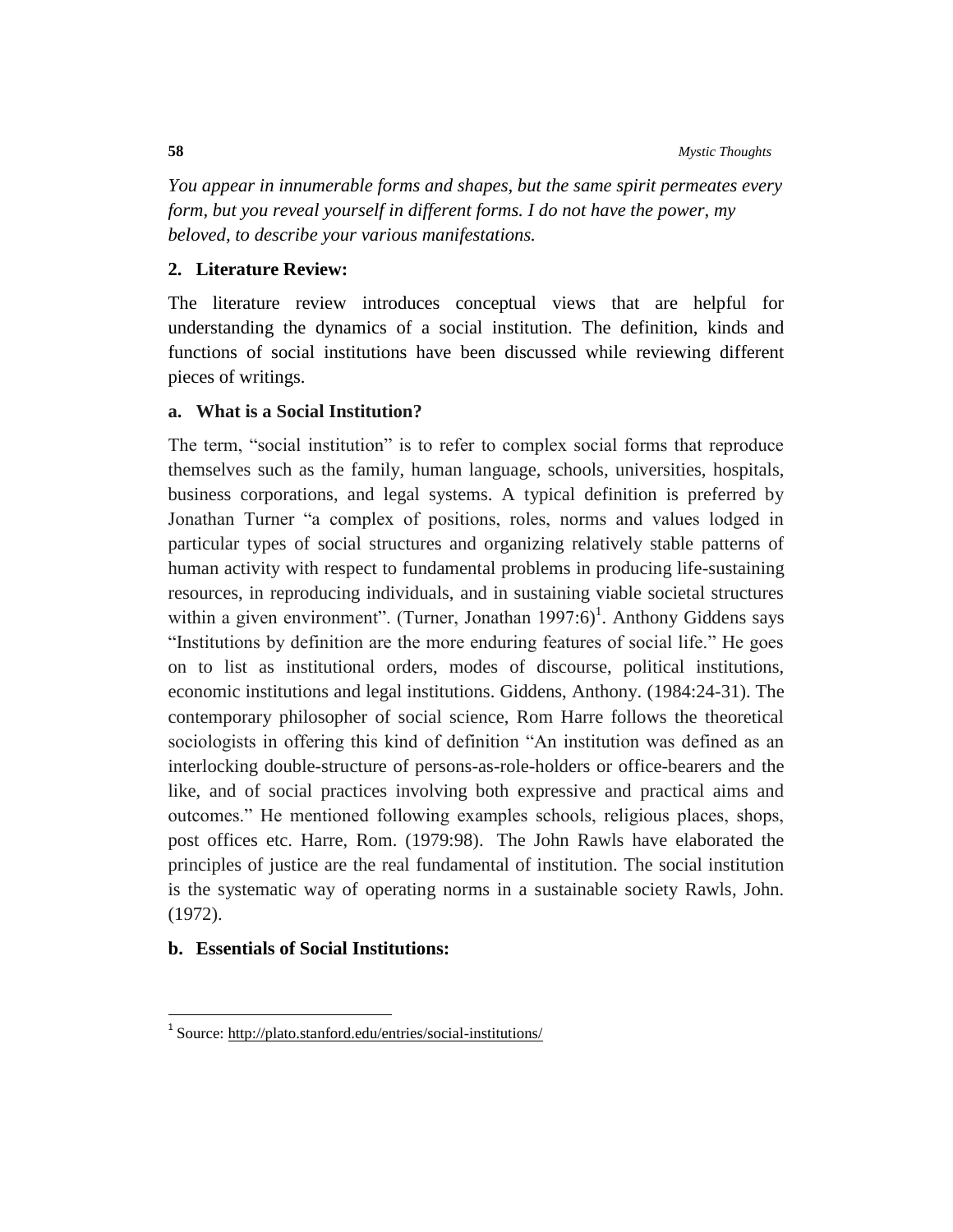Culture and tradition are ritual, beliefs or object passed down within a society and still maintained in the present. It means the way of transmitting, handing-over, to give something for safekeeping is the concepts of social institutions informally Olin Levi, Warner (1995, volume: 54, Issues 3-5). The social customs of Sindhi society are highlighted in the verses of Shah Abdul Latif Bhittai in different chapters e.g. in Sur Khambhat, Kohyari, Sarang, Samoondi and in other chapters. Verses of Sur Khambhat delineate the Samo period social mores of professional minstrels, mendicant, and musicians singing for reward at the door of the feudal lords at the break-dawn. In the Sindhi society there are different folkways, and mores like marriage events, dress, and in mores ethical and religious concepts. The sustainable operating system of these principles is one type of social institutions Sayed, Dr. Dure-e-Shahwar (1988:5). Paul has defined that folkways are simply the customary, normal, habitual ways a group does things and different societies have found wide variety of workable patterns. A group may eat one, twice, or several times each day; they may eat while standing, seated in chairs or squatting on the ground; they may eat together, or each may eat in Mores some of folkways are more important than others. Those which should be followed as a matter of good manners and polite behavior and – those which must followed because they are believed essential to group welfare. The concept of welfare defines social institution in the society (Hurten, Hunt 2007). The following types are the most commonly found in all different societies i.e. Family, cultural conventions, school, music schools, hospital, religious places, Takia, public and private departments, Universities, Tourists Resorts etc.

# **c. Function of Social Institutions:**

The function of social institutions is the stability of society. The economy is the social institution that organizes a society's production, distribution, and consumption of goods and services. As institution, the economy operates in a generally predictable manner. Johan J. Macionis: (Seventh Edition:418). The people function according to those norms which have developed during social interactions in the institution. The institution, in this way, creates an order and control thought and the behavior of people. Taga, Abdul Hameed. (2009 - 2010:286). Shah Abdul Latif Bhittai's poetry interprets that a lover and dedicated has to suffer in order to attain a higher goal. He gives the example of a kiln, which must burn patiently day and night without allowing heat to escape, so that the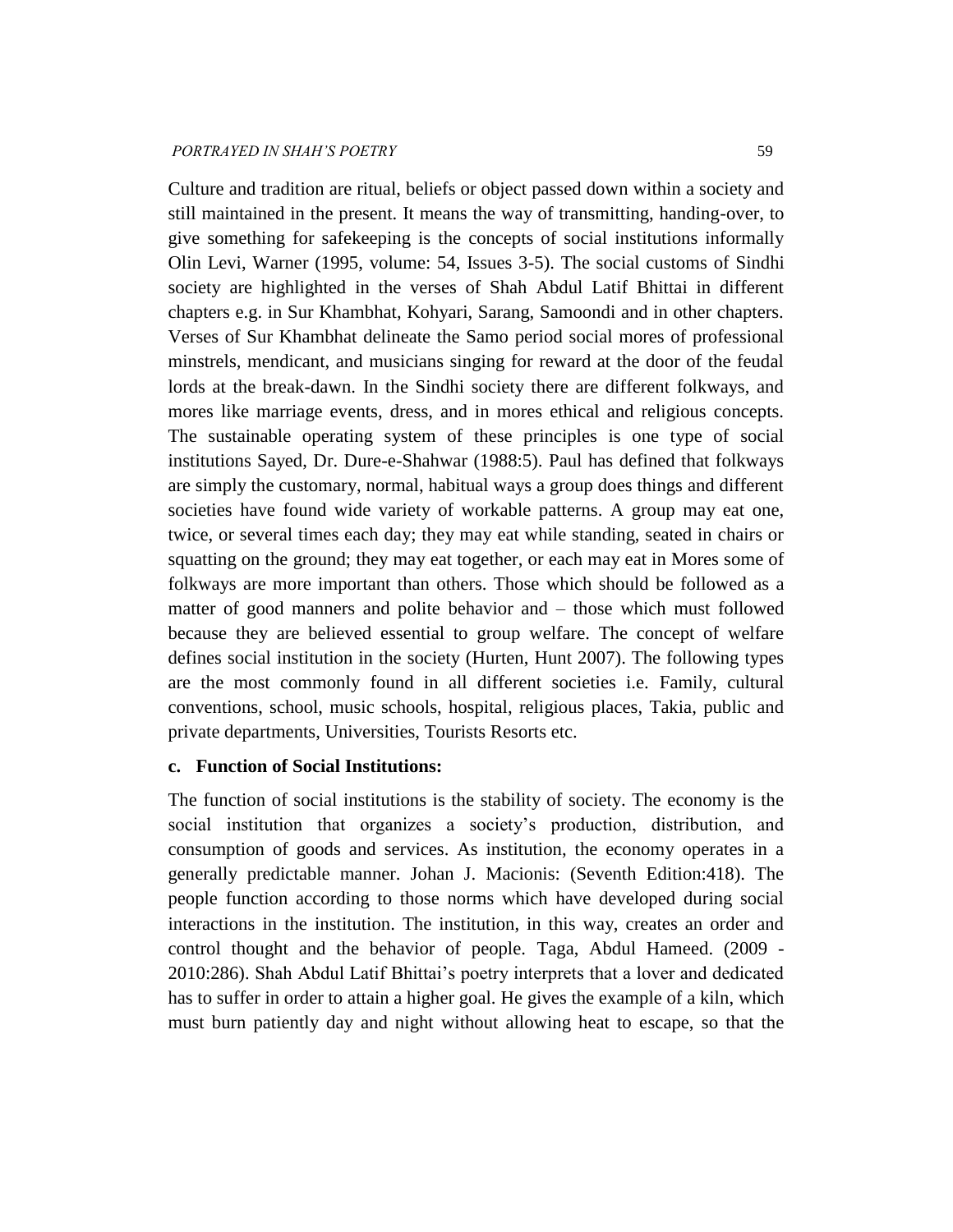required results may be achieved. Even he refers in another context of the mountain journey and sacrifice to reach the goal and pursue the destination. This image symbolizes the necessary of man's suffering to achieve the goal in this world at the hands of God, who in His greater wisdom makes men suffer from their own betterment which is basic essential of social institution. (Agha Yaqoob, Muhammad. (1985: volume iii pages-1178).

# **3. Methodology:**

The qualitative research methodology has been adopted and the concepts of social institutions are explored as portrayed in the poetry of Shah Abdul Latif Bhittai. The concepts of social institutions i.e. family norms and folk lifestyle in Sindhi society have been explored through this research. The power of poetic words was systematically arranged in form of qualitative data. The interviews were arranged in very informal way and respondents of different age-groups were involved in the inquiries. The main focus of this investigation has been seeking and documenting the concept of social institutions as explored by different investigators and different personalities at wider level. The sociological poetic art of Shah Abdul Latif Bhittai in Sindhi language represents cultural heritage and life-style of different people in gorgeous manner. Therefore, present study is indeed for different stakeholders not only for the taste of revival of the rich culture but it is for exploring a new thematic-avenue for further investigation. The measures have been taken to ensure rigor in the research design in responding to criticism. The respondents who regularly participate in the spiritual customs at shrine were contacted and they were included into the inquiries. There learned persons, scholars, folk-pots, devotees performing music at Bhit Shah and listening on regular basis (Sufi Faqeers), and women and men from Sindhi society belonging to religions and they had their different professions. This process of data source has been used as one aspect of internal validity and this has helped effectively for present research.

### **Questionnaire/Implemented Research Tools**

In present research study a questionnaire was implemented. There were ten subquestions/statements and response was divided in three rating scales Yes-3, don't know -2, No-1. The main question that current study has catered is how the social institutions are portrayed in the poetry of Shah Abdul Latif Bhittai?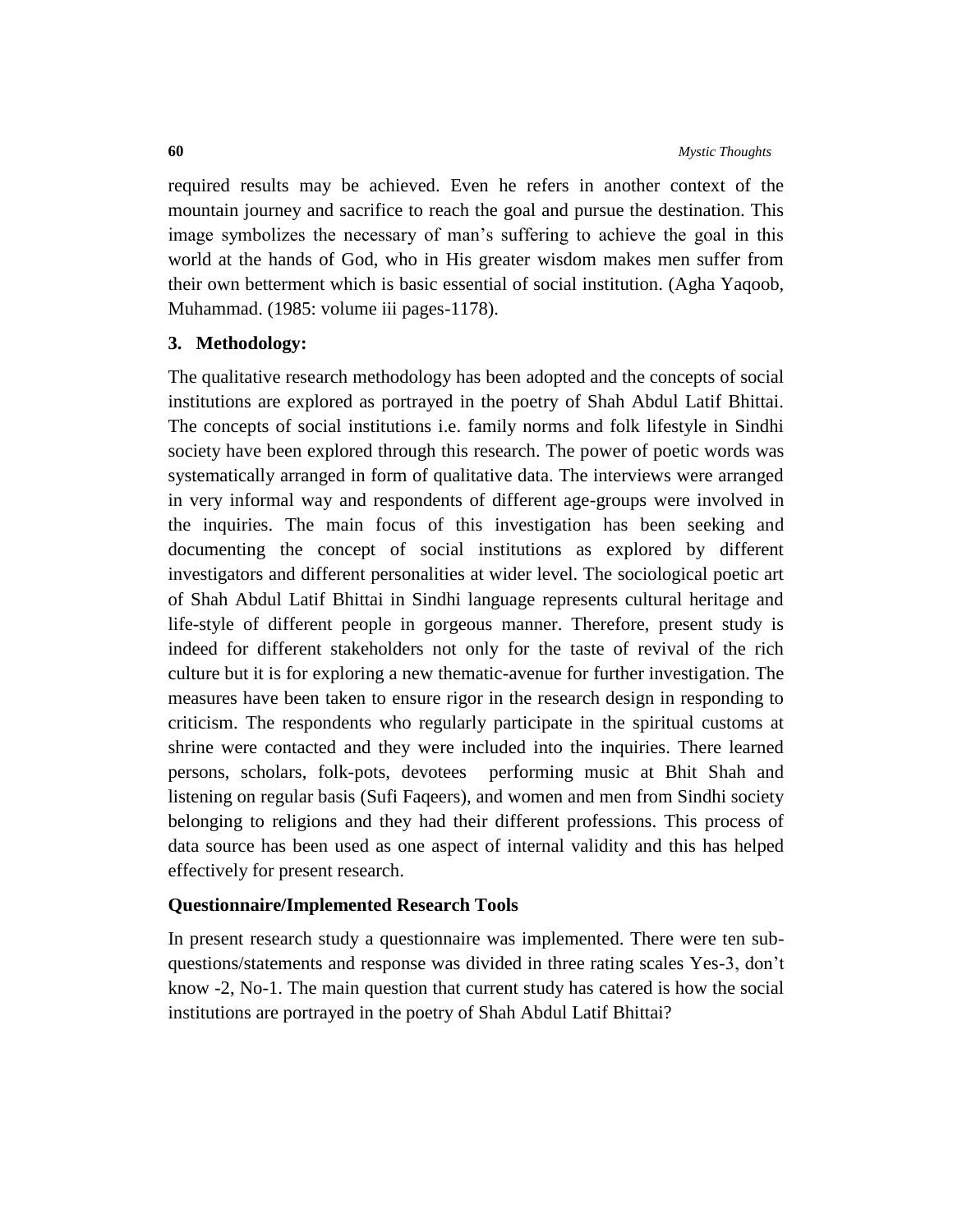These questions have been developed on realistic approach and with a care of social norms among the society. This questionnaire has been developed for the face-to-face semi-structured interviews. These questionnaires are consisted on ten different questions and at the end personal comments of the interviewee informally. The questionnaire has been simplified after pre-testing and used in Sindhi language and later on translated in English language. The simplified version has been implemented in the field and data has been gathered from different people across Sindh. The sub-questions were asked from the participants and their responses were gathered in qualitative form and the in answers were in "yes-3", "doesn't know-2", "no-1". These responses have been included in data management and data analysis was done.

## **4. Data Analysis:**

The data analysis and presentation aims at presentation and analysis of the collected data through a questionnaire semi-structured face-to-face interviews. The list was prepared of 143 regular visitors who were visiting at shrine since ten years. The Raosoft sample size calculator was used and sample size was determining 105. The respondents were from all five regions of Sindh province. The data is collected through focusing on Takias of Shah Abdul Latif Bhittai. The breakup of respondents is given as below:

|                                         | <b>Frequency</b> | Percent % |
|-----------------------------------------|------------------|-----------|
| Lar (Southern Region<br>of Sindh)       | 19               | 19%       |
| Thar <i>(Eastern Region)</i>            | 21               | 20%       |
| Vicholo<br>(Central)<br><i>Region</i> ) | 24               | 22%       |
| Uttar (Northern Region)                 | 18               | 18%       |
| Kachho<br>(Western<br>Region)           | 23               | 21%       |
| <b>Total</b>                            | 105              | 100%      |

### **Table 1:1**

Frequency and percentage distribution of respondents from five regions of Sindh

**Source:** Survey results of data collected in 2014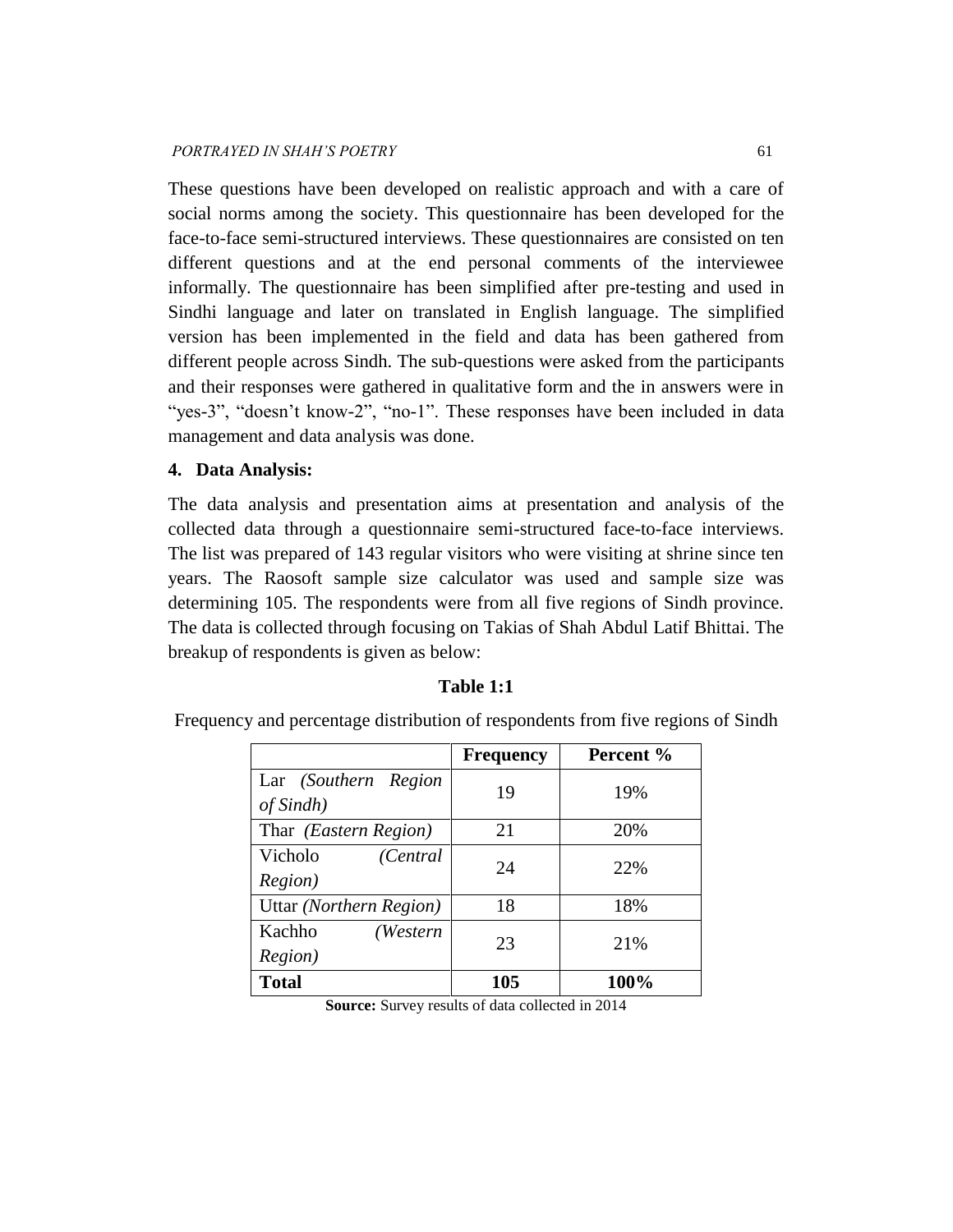The above mentioned data in table shows the frequency and percentage distribution of respondents from five regions. The 19% respondents were from Southern Region (Lar), 20% Eastern (Thar), 22% Central (Vicholo), 18% Northern (Uttar), and 21% from Western Region (Kachho). The mother tongue of these respondents was Sindhi but dialects were different because they belong to different regions.

# **Table 1:2**

|  | Frequency and percentage distribution of respondents by gender |  |  |  |
|--|----------------------------------------------------------------|--|--|--|
|  |                                                                |  |  |  |

| <b>Gender</b> | <b>Frequency</b> | Percentage |  |
|---------------|------------------|------------|--|
| Male          | 60               | 57.15%     |  |
| Female        | 45               | 42.85%     |  |
| <b>Total</b>  | 105              | 100%       |  |

**Source:** Survey results primary data collected in 2014

Above mentioned diagram shows the gender wise frequency and percentage of respondents. The male respondents were 57.15% and female respondents were 42.85%. The male respondents were in majority because artist and folk-poets belongs to male dominant society where female population has very less chances to participate in research. Despite this hindrance female were equally interested in the poetry and spiritual music (*Shah-Jo-Raag*) of Shah Abdul Latif Bhittai.

### **Diagram 1:2**

Percentage of respondents responses on social institutions are symbolized in Shah's Poetry



**Source:** Survey results primary data collected in 2014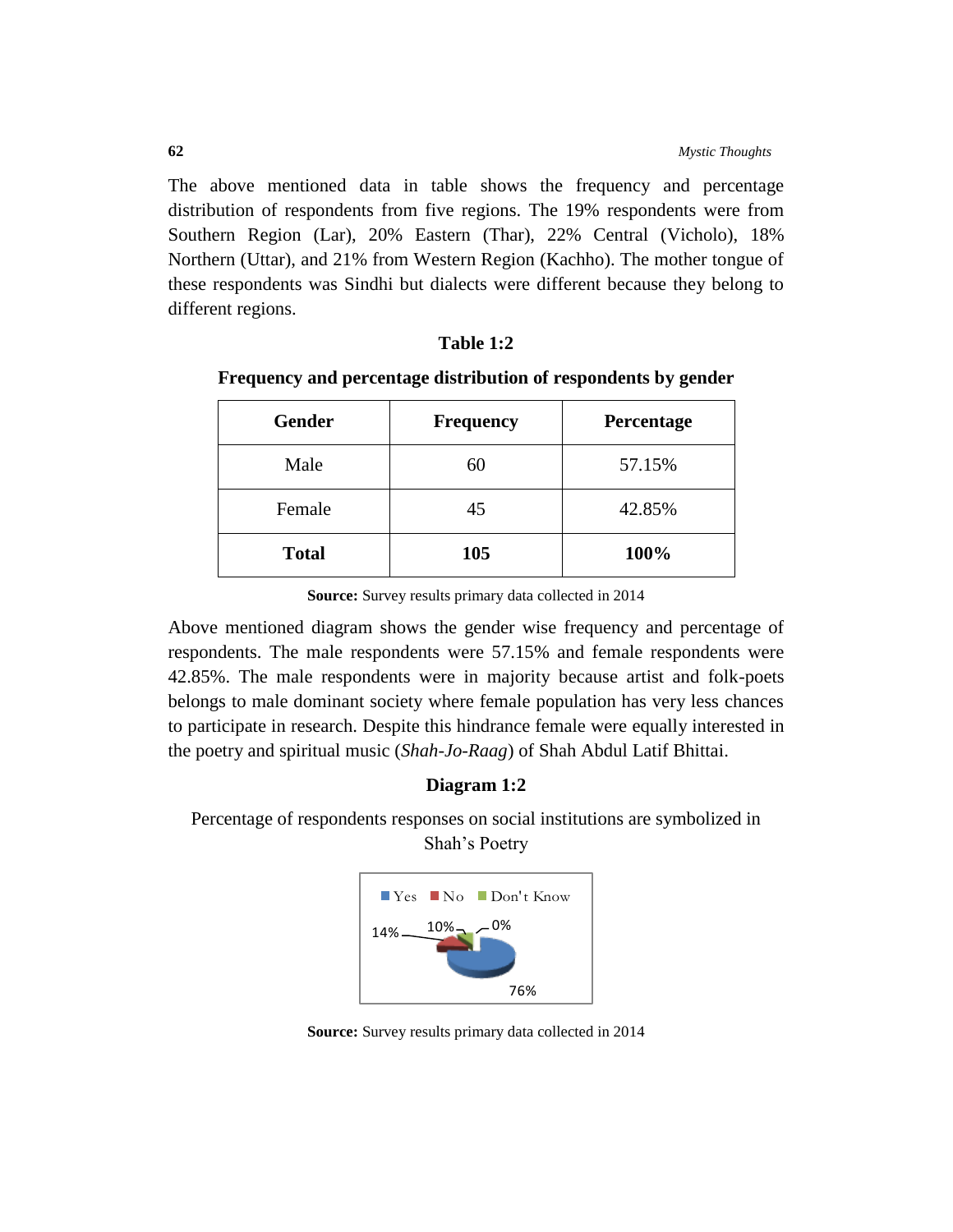*PORTRAYED IN SHAH'S POETRY* 63

Above mentioned diagram shows the percentage of respondents on social institutions are symbolized in Shah's Poetry. The diagram shows that 76% says yes, 14% no and 10% don't know. The majority of respondents say yes and this gives evidence the social institutions are portrayed in symbolic way in the poetry of Shah Abdul Latif Bhittai.

# **Diagram 1:3**

Percentage of respondents responses on social institutions promote tolerance religious harmony



**Source:** Survey results primary data collected in 2014

Above mentioned diagram shows the percentages of respondents on social institutions promote peace and religious harmony. The diagram shows that 85% says yes, 8% no and 7% don't know. The majority of respondents say "yes" and this gives evidence the social institutions promote peace, tolerance and religious harmony.

# **Diagram 1:4**

Percentage of respondents' responses on social institutions is place for social interaction

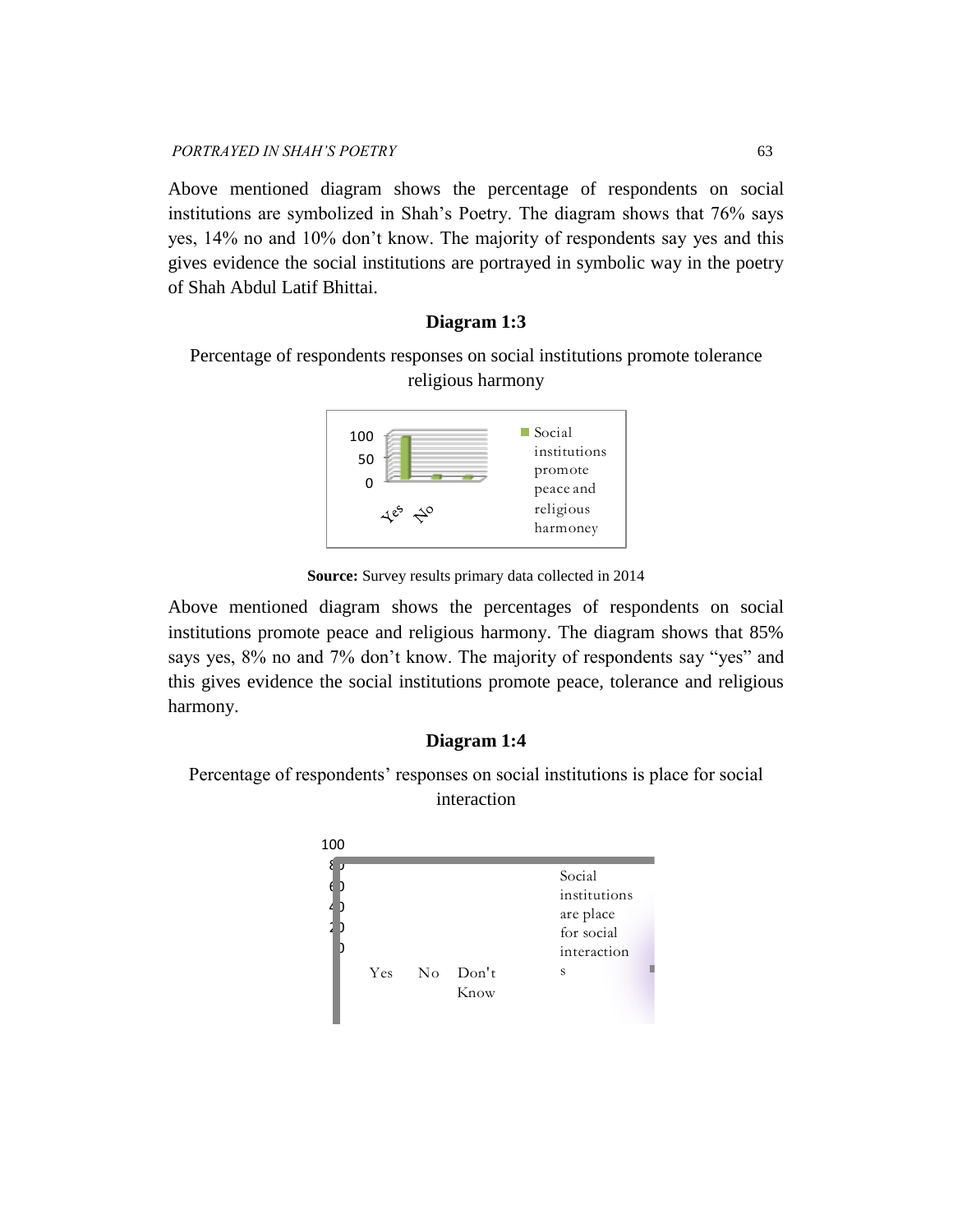**Source:** Survey results primary data collected in 2014

Above mentioned diagram shows the percentage of respondents on social institutions are places of social interactions. The diagram shows that 80% says yes, 12% no and 8% don't know. The majority of respondents say "yes" and this gives evidence the social institutions are accessible place for social interactions of the people.

### **Diagram 1:5**

Percentage of respondents' responses on social institutions is stability of society



**Source:** Survey results primary data collected in 2014

Above mentioned diagram shows the percentage of respondents on social institutions are stability for the smooth functioning of social norms. The diagram shows that 92% says yes, 5% no and 3% don't know. The majority of respondents say "yes" and this gives evidence the social institutions are stability for the society.

# **Diagram 1:6**

Percentage of Responses on social institutions promote sense of cooperation

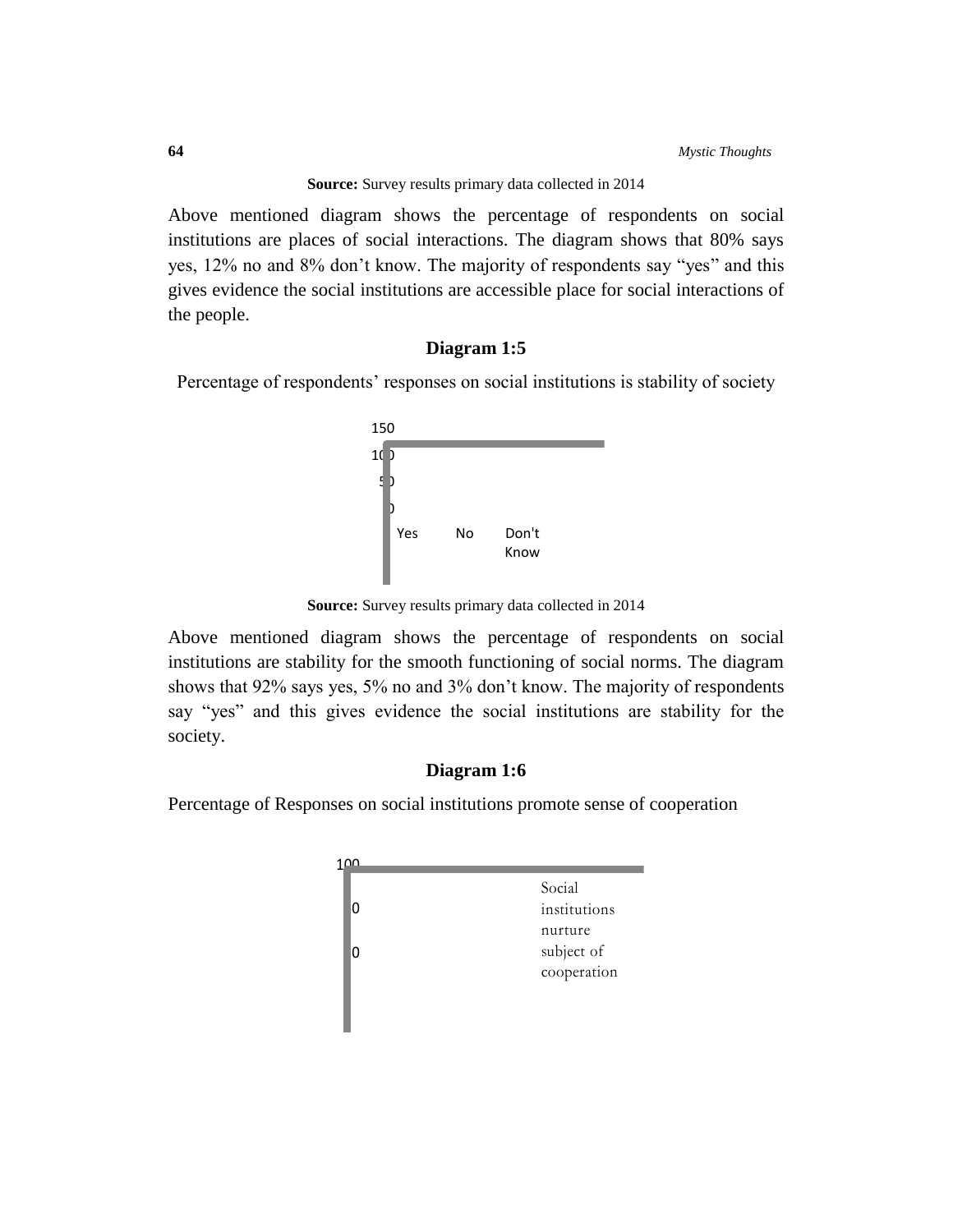#### **Source:** Survey results primary data collected in 2014

Above mentioned diagram shows the percentage of respondents on social institutions promotes sense of cooperation among the society. The diagram shows that 84% says yes, 9% no and 7% don't know. The majority of respondents say "yes". In this way the result proves that social institutions are helping the people to build their strong relations and extend the sense of cooperation among the society.

# **Diagram 1:7**

Percentage of Response on folkways and mores are social norms



**Source:** Survey results primary data collected in 2014

Above mentioned diagram shows the percentage of respondents' folkways and mores are social norms. The diagram shows that 78% says yes, 12% no and 10% don't know. The majority of respondents say "yes". In this way the result proves that folk-ways and mores are social norms that connect people with their origin and cultural heritages.

# **Diagram 1:8**

Percentage of Responses on social institutions offer folk- Wisdom

| Yes |     | $\overline{N_{O}}$ | Don't Know |
|-----|-----|--------------------|------------|
| 4%  | 11% |                    |            |
|     |     |                    | 85%        |
|     |     |                    |            |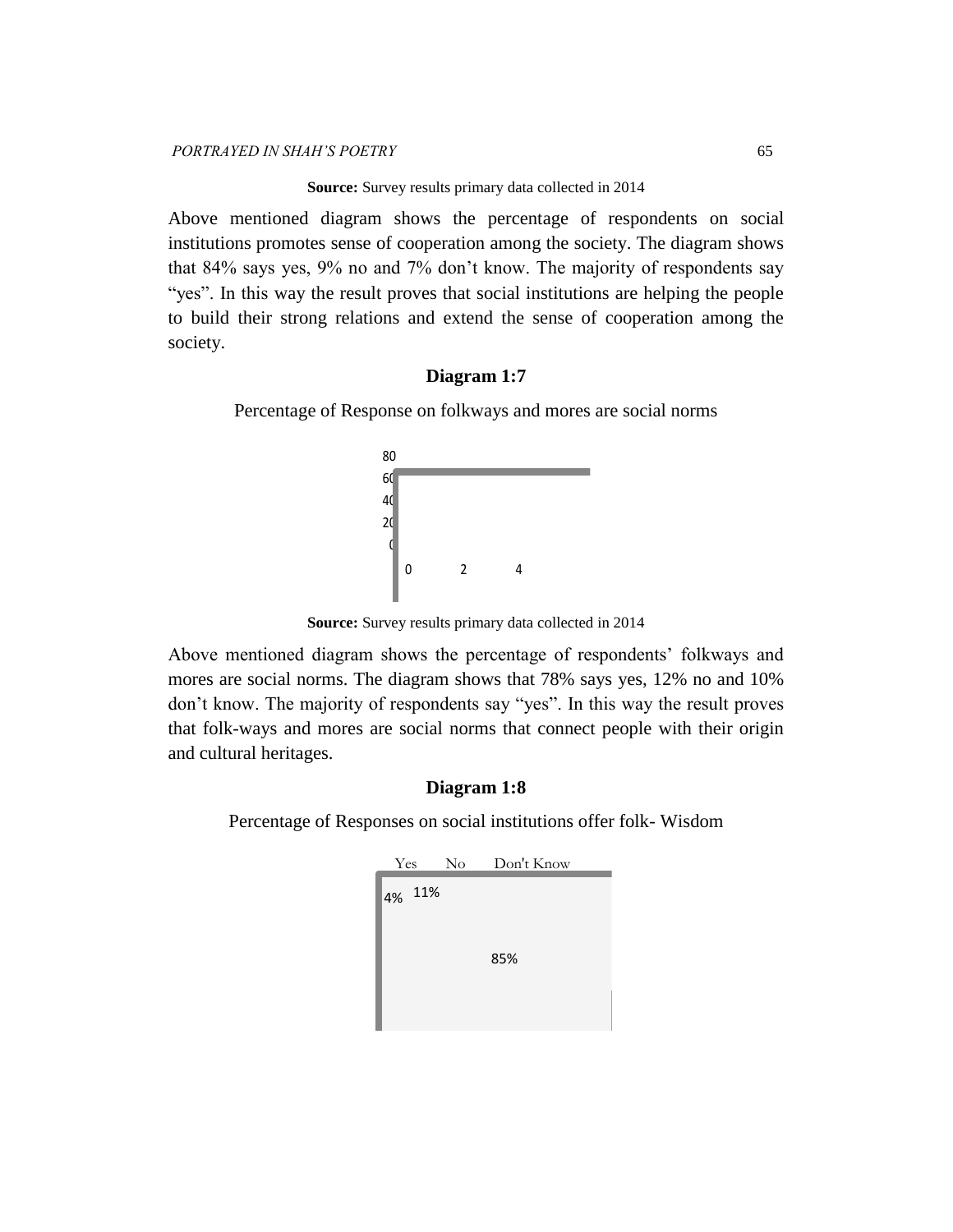**Source:** Survey results primary data collected in 2014

Above mentioned diagram shows the percentage of respondents on social institutions offer sense of folk-wisdom. The diagram shows that 85% says yes, 4% no and 11% don't know. The majority of respondents say "yes". In this way the result proves that social institutions offer sense of folk-wisdom.

### **Diagram 1:9**

Percentage of Respondents on Sindhi culture demonstrates a model social system



**Source:** Survey results primary data collected in 2014

Above mentioned diagram shows the percentage of respondents on Sindhi culture demonstrates a model social system. The diagram shows that 96% says yes, 3% no and 1% don't know. The majority of respondents say "yes". In this way the result proves that Sindhi culture demonstrates a model social system as base for the development process of social institutions.

# **Diagram 1:10**

The Percentage of Response on Takias Functioning like Social Institutions



**Source:** Survey results primary data collected in 2014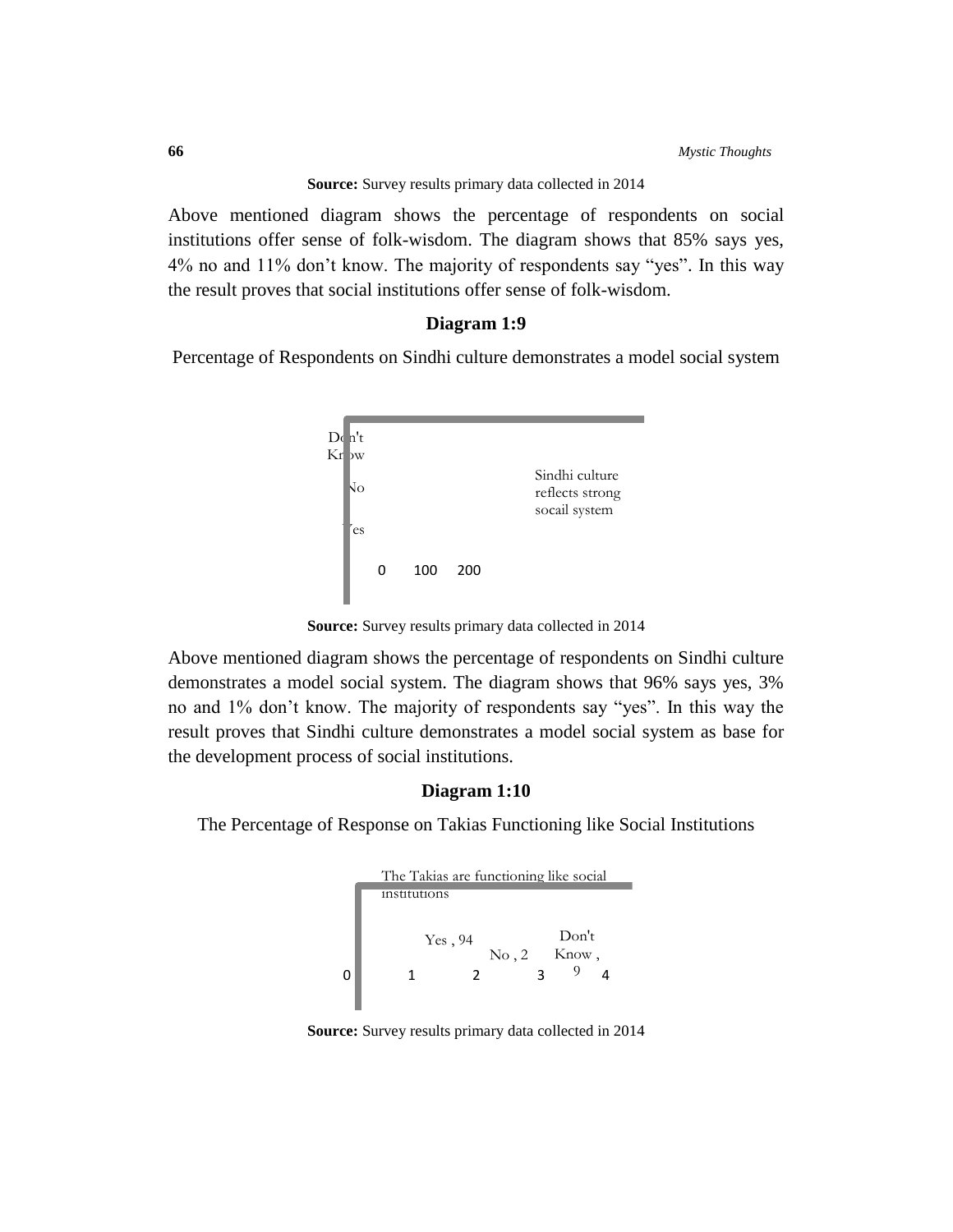Above mentioned diagram shows the percentage of respondents on Takias are functioning like social institutions in Sindh. The diagram shows that 94% says yes, 2% no and 4% don't know. The majority of respondents say "yes". In this way the result proves that Takias are functioning like social institutions in Sindh.

# **Diagram 1:11**

The Percentage of Responses on Takias are established where Shah Latif had visited



**Source:** Survey results primary data collected in 2014

Above mentioned diagram shows the percentage of respondents on Takias were established during the visits of Shah Abdul Latif Bhittai in those days. The diagram shows that 93% says yes, 5% no and 2% don't know. The majority of respondents say "yes". In this way the result proves that Takias were accurately established in those days while Shah Abdul Latif Bhittai had visited Sindh along devotees and followers.

### **5. Conclusion:**

Present research paper includes 105 respondents. As mentioned in data 19% from Southern Region (Lar), 20% Eastern (Thar), 22% Central (Vicholo), 18% Northern (Uttar), and 21% from Western region (Kachho/Kohistan). The themes discussed are social institutions as symbolized in poetry. The places of social interaction and institutions are important for smooth functioning of social system. The "yes" was the answer of almost 75% - 95% respondents which is validating the theme of social institutions is portrayed in the poetry of Shah Abdul Latif Bhittai. Furthermore the social institution is constitutive element of social entities,